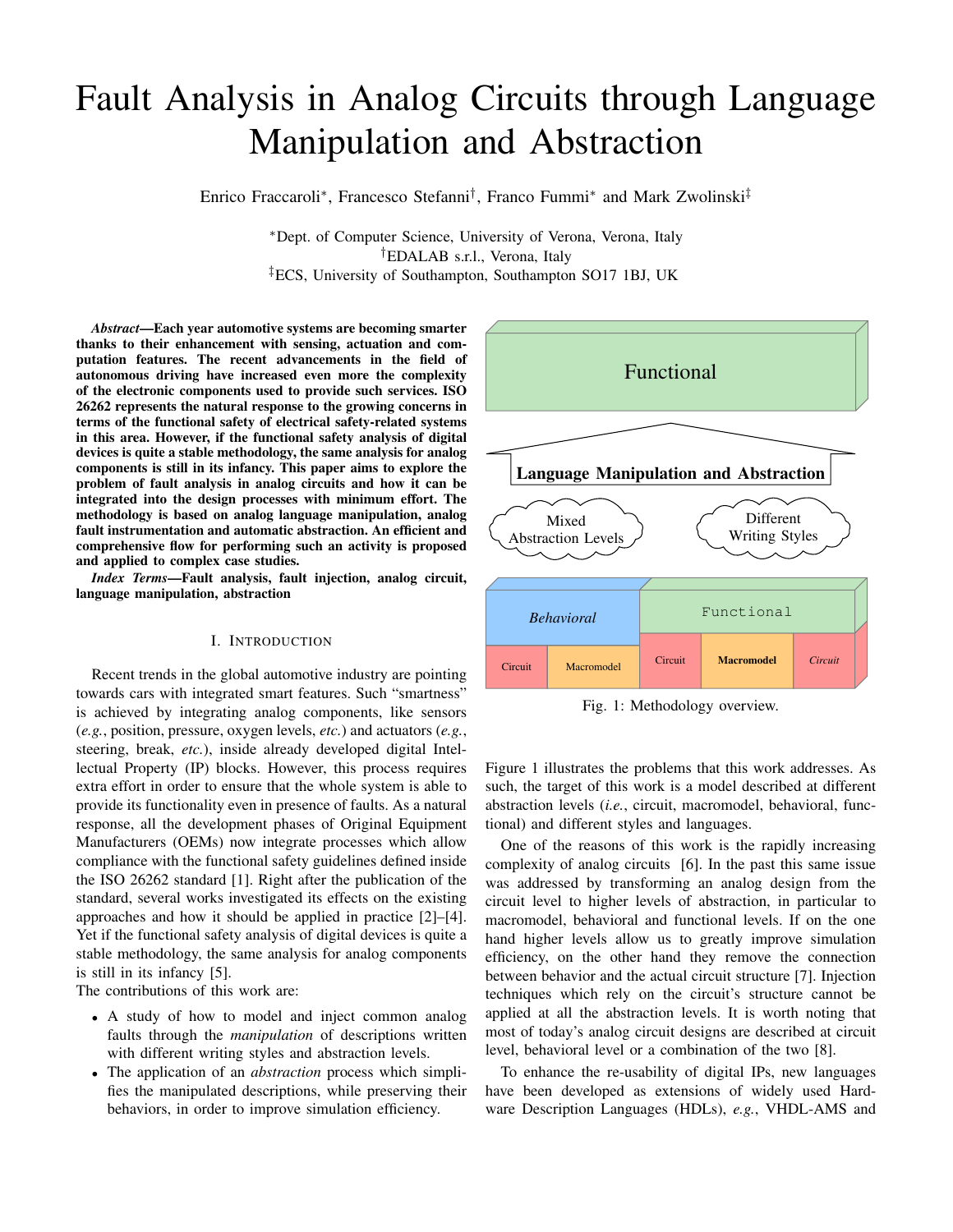Verilog-AMS [9]. Such languages allow the concurrent design of digital and analog processes. Furthermore, designers are allowed to split complex designs into submodules and to describe each of them with a different abstraction level and writing style. An example can be found in [8] of how this feature is used. Most of the fault analysis techniques work under the single fault assumption, thus injection procedures need to inject faults only inside one submodule at a time. As a consequence, designers can selectively describe those submodules where the fault resides at circuit level and exploit the efficiency of behavioral modeling for the others. However, this freedom leads to a high heterogeneity of abstraction levels that could be simultaneously used in one design.

Efficient mixed-level simulation is needed in order to verify most mixed-signal systems [10]. This is due to the extensive use of top-down methodologies with large complex mixedsignal systems. Such flows rely on high level simulation for most of the development process, until the initial architectural design is partitioned into detailed blocks at the lowest level. It is clear that sooner or later mixed-level simulation is required in such a process. Thus, a flexible fault injection methodology is of utmost importance and should be able to inject faults in each block, regardless the abstraction level or writing style which has been used.

Based on such issues this work presents:

- a taxonomy of designs and analog fault models based on their abstraction level;
- analog faults injection inside Verilog-AMS code through automatic manipulation; and
- effective fault analysis through an efficient simulation.

Three case studies are used to better explain the application of the methodology proposed by this paper<sup>1</sup>. The *first case study* is a voltage-dependent resistor; its Verilog-AMS code is shown in Listing 1. The *second case study* given in Listing 2 is a controlled voltage source with hysteresis. The *third case study* shown in Listing 3 is the code of an accelerometer's interface. In this design, the variables from V1 to V5 are parameters of the design, while the other elements of the expressions are voltages and currents of electrical nodes. Unlike the first design, the second and third designs have no structural representations.

The paper is organized as follows. Section II contains an analysis of the abstraction levels at which an analog design can be described and the analog fault models that can be found in the literature. For each fault model, the code manipulations required to inject it are shown and explained. Such an analysis allows to reason about how to automatically model and simulate widely used analog fault models. Section III presents the abstraction flow used to transform a design to the *functional* level and explains how injected faults are preserved by the abstraction. The correlation between analog faults and designs is shown with the support of case studies in Section IV. Section V shows the simulation statistics for the generated code examples. Conclusions are drawn in Section VI.

<sup>1</sup>Downloaded from The Designer's Guide (www.designers-guide.org).

Listing 1: A voltage-dependent resistor.

|                | 1 <b>module</b> Varistor(p, n);                                            |
|----------------|----------------------------------------------------------------------------|
| $\overline{2}$ | inout p, n;                                                                |
| 3              | electrical p, n, pi, mid;                                                  |
| 4              | branch (p, pi) br_rseries;                                                 |
| 5              | branch (pi, mid) br_lseries;                                               |
| 6              | branch (mid, n) br_cparallel;                                              |
| 7              | branch (mid, n) br nonlin;                                                 |
| 8              | parameter real R<br>= 100u<br>from $[0:inf)$ ;                             |
| 9              | $= 1.0$<br>parameter real T<br>from $(0:inf)$ ;                            |
| 10             | parameter real C<br>$= 1.0e-12$ from $(0:inf)$ ;                           |
| 11             | parameter real L<br>$= 1.0e-9$ from $(0:inf)$ ;                            |
| 12             | parameter real B1<br>$= 1.0$<br>from $(0:inf)$ ;                           |
| 13             | parameter real B2<br>$= 1.0$<br>from $(0:inf)$ ;                           |
| 14             | parameter real B3<br>$= 0.0$<br>from $(-\inf; \inf)$ ;                     |
| 15             | parameter real $B4 = 0.0$<br>from $(0:inf)$ ;                              |
| 16             | $parameter$ real $Imax = 1.0e7$<br>from $(0:inf)$ ;                        |
| 17             | $parameter$ real $Imin = 1.0e-7$<br>from $(0:inf)$ ;                       |
| 18             | analog function real powlogV;                                              |
| 19             | input logibr, B1, B2, B3, B4;                                              |
| 20             | logibr, B1, B2, B3, B4;<br>real                                            |
| 21             | $powlogV = pow(10.0, B1 + B2*(logibr) +$                                   |
| 22             | $B3*exp(-logibr)$ +                                                        |
| 23             | $B4*exp(logibr))$ ;                                                        |
| 24             | endfunction                                                                |
| 25             | analog begin : the_module                                                  |
| 26             | real ibranch, logibr, vbranch, rlin;                                       |
| 27             | <b>V</b> (br rseries)<br>$\leftarrow$ R $\star$ I (br rseries);            |
| 28             | $\leftarrow$ L $\star$ ddt(I(br_lseries));<br>$V(br$ _lseries)             |
| 29             | $I(br_cparallel)$ < + C * ddt ( $V(br_cparallel)$ );                       |
| 30             | // Nonlinear Branch                                                        |
| 31             | ibranch = $I(mid, n)$ ;                                                    |
| 32             | if (ibranch > Imin) begin                                                  |
| 33             | $logibr = log(ibranch);$                                                   |
| 34             | $vbranch = powlogV(logibr, B1, B2, B3, B4);$                               |
| 35             | end else if (ibranch $\leq$ -Imin) begin                                   |
| 36             | $logibr = log(-ibranch);$<br>$vbranch = -powlogV(logibr, B1, B2, B3, B4);$ |
| 37             | end else begin                                                             |
| 38             | // linear interpolation for -Imin < I < Imin                               |
| 39             | $logibr = log(Inin);$                                                      |
| 40<br>41       | $rlin = powlogV(logibr, B1, B2, B3, B4)/Imin;$                             |
|                | $vbranch = rlin * ibranch;$                                                |
| 42<br>43       | end                                                                        |
| 44             | $V(br\_nonlin)$ <+ T * vbranch;                                            |
| 45             | end                                                                        |
|                |                                                                            |

```
46 endmodule
```


```
module Vhys(in, out);
      inout in, out;
      Voltage in, out;
      parameter real K = 40.0;
      5 parameter real Vhys = 0.1;
      parameter real Vi\circ = 0.0;<br>parameter real Vo1 = -9.0;
      parameter real Vol
      8 parameter real Voh = 9.0;
      9 real Vin, Vout, offset;
10 analog function real fcube;
11 input x, L, H;
12 real x, L, H, a;
13 begin
14 a = x / (H - L) / 1.5 + 0.5;
15 fcube = (a < 0) ? L : (a > 1) ? H :
16 L + (H - L) \times (3 - 2 \times a) \times a \times a;<br>17 end
          17 end
18 endfunction
19 analog begin
20 @(initial_step) offset = Vio + Vhys;
21 // Get the input voltage.
22 Vin = V(in);
23 // Evaluate and set the output voltage.
24 Vout = fcube(K * (Vin - offset), Vol, Voh);<br>25 if (Vout == Vol) offset = Vio + abs(Vhvs);
          if (Vout == Vol) offset = Vio + abs(Vhys);
26 if (Vout == Voh) offset = Vio - abs(Vhys);
27 V(out) <+ Vout;
28 end
29 endmodule
```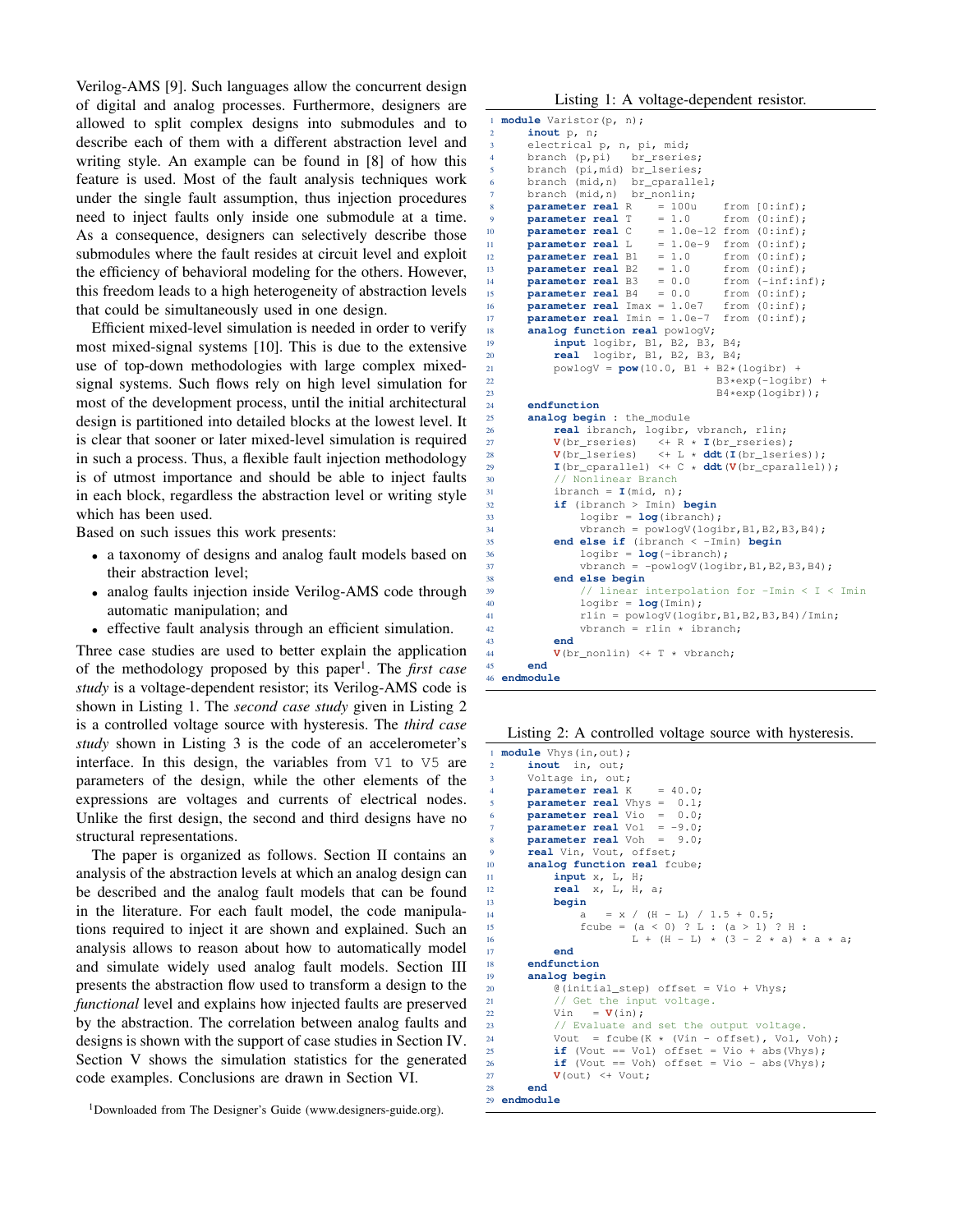Listing 3: The electrical interface of an accelerometer.

|                | 1 input AX, AY, AZ, TX, TY, TZ; |  |  |  |  |                                                                                                                                                      |          |                                                                                           |
|----------------|---------------------------------|--|--|--|--|------------------------------------------------------------------------------------------------------------------------------------------------------|----------|-------------------------------------------------------------------------------------------|
|                | 2 output C1, C2, C3, C4;        |  |  |  |  |                                                                                                                                                      |          |                                                                                           |
| 3              | analog begin                    |  |  |  |  |                                                                                                                                                      |          |                                                                                           |
| $\overline{4}$ |                                 |  |  |  |  | $\mathbf{I}(\text{AXD}) \leq + -\nabla 5 \times \mathbf{V}(\text{AXD}) + \nabla 6 \times \mathbf{ddt}(\mathbf{V}(\text{AX}));$                       |          |                                                                                           |
| 5              |                                 |  |  |  |  | $\mathbf{I}(\text{AYD}) \leq + -\nabla 7 \quad \star \quad \mathbf{V}(\text{AYD}) + \nabla 8 \quad \star \quad \mathbf{ddt}(\mathbf{V}(\text{AY}));$ |          |                                                                                           |
| 6              |                                 |  |  |  |  | $I(AZD)$ < + - V9 * $V(AZD)$ + V10 * ddt (V(AZ));                                                                                                    |          |                                                                                           |
| $7^{\circ}$    |                                 |  |  |  |  | $I(ROD) < + + VI + V(ROD) + V2 + ddt(V(RO))$ ;                                                                                                       |          |                                                                                           |
| 8              |                                 |  |  |  |  | $I(R1D) < + - V3 + V(R1D) + V4 + ddt(V(R1));$                                                                                                        |          |                                                                                           |
| $\overline{9}$ |                                 |  |  |  |  | $I(R0)$ < + + V23 * $V(R0)$ - V24 * $V(R1)$                                                                                                          |          |                                                                                           |
| 10             |                                 |  |  |  |  |                                                                                                                                                      |          | + V25 * $V(TX)$ - V26 * $V(TY)$ + V27 * $V(TZ)$                                           |
| 11             |                                 |  |  |  |  |                                                                                                                                                      |          | + V28 * <b>V</b> (AXD) + V29 * <b>V</b> (AYD) - V30 * <b>V</b> (AZD)                      |
| 12             |                                 |  |  |  |  | + V31 * $ddt$ (V(ROD)) - V32 * $ddt$ (V(R1D));                                                                                                       |          |                                                                                           |
| 13             |                                 |  |  |  |  | $I(R1)$ <+ - V33 * $V(R0)$ + V34 * $V(R1)$                                                                                                           |          |                                                                                           |
| 14             |                                 |  |  |  |  |                                                                                                                                                      |          | $-$ V35 $\star$ <b>V</b> (TX) $-$ V36 $\star$ <b>V</b> (TY) $-$ V37 $\star$ <b>V</b> (TZ) |
| 15             |                                 |  |  |  |  |                                                                                                                                                      |          | + V38 * <b>V</b> (AXD) - V39 * <b>V</b> (AYD) - V40 * <b>V</b> (AZD)                      |
| 16             |                                 |  |  |  |  | $-$ V41 $\star$ ddt(V(ROD)) + V42 $\star$ ddt(V(R1D));                                                                                               |          |                                                                                           |
| 17             | // Outputs                      |  |  |  |  |                                                                                                                                                      |          |                                                                                           |
| 18             |                                 |  |  |  |  | $V(Cl)$ < + + V11 * $V(R0)$ + V12 * $V(R1)$                                                                                                          | $+ V13;$ |                                                                                           |
| 19             |                                 |  |  |  |  | $V(C2)$ < + + V14 * $V(R0)$ + V15 * $V(R1)$                                                                                                          | $+ V16;$ |                                                                                           |
| 20             |                                 |  |  |  |  | $V(C3)$ < + + V17 $\star$ $V(R0)$ + V18 $\star$ $V(R1)$                                                                                              | $+ V19;$ |                                                                                           |
| 21             |                                 |  |  |  |  | $V(C4)$ < + + V20 $\star$ $V(R0)$ + V21 $\star$ $V(R1)$                                                                                              | $+ V22;$ |                                                                                           |
|                | $22$ end                        |  |  |  |  |                                                                                                                                                      |          |                                                                                           |

#### II. FAULT TAXONOMY AND CODE MANIPULATION

In this section, we collect analog fault models from the literature, and categorize them into a multi-level taxonomy to show how they are applied (if possible) at each level of abstraction. The paper focuses on the following types of faults: *short-circuit/bridge*, *open-circuit*, *potential/flow pulses* and *parametric* faults. The first three models are called *saboteurs* and are usually injected by means of parametrized analog blocks. Parametric faults, on the other hand, are called *mutants* and produce small deviations or mutations of component values, and for this reason they are the hardest to detect. Table I shows a taxonomy of the aforementioned fault models based on the four analog abstraction levels proposed in [7].

In detail, a *circuit* description is usually defined by connecting SPICE primitives and must abide by the laws of conservation of energy. A *macromodel* description is a simplified circuit made of controlled sources which cannot be associated with an actual circuit but which satisfy the laws of conservation of energy. A *behavioral* description is a mathematical description with no internal structure and which satisfies the laws of conservation of energy but only at its external pins. A *functional* model is a mathematical signal flow description, which has no internal structure and which does not abide by the conservation laws.

TABLE I: Proposed taxonomy of analog fault models at different levels of abstraction.

|                    |              |         | <b>Fault Model</b> |            |  |
|--------------------|--------------|---------|--------------------|------------|--|
| <b>Abstraction</b> | Bridge/Short | Open    | Potential/Flow     | Parametric |  |
| Level              | Circuit      | Circuit | Pulse              |            |  |
| Functional         |              |         |                    |            |  |
| <b>Behavioral</b>  |              |         |                    |            |  |
| Macromodel         |              |         |                    |            |  |
| Circuit            |              |         |                    |            |  |



Fig. 2: Electrical topology of the voltage-dependent resistor.

# *A. Design taxonomy*

Before moving to the categorization of the fault models, let us see how analog and mixed-signal designs can be described at each level of abstraction. Let us start with Listing 1, an example of a design described at the *circuit* level. It represents a variable resistor and, referring to the code, it comprises three basic passive elements from lines 27 to 29, *i.e.*, a resistor, an inductor and a capacitor. It also contains a controlled voltage source at line 44. The topology shown in Figure 2 can be inferred from the code of Listing 1, in particular by analyzing the differential equations defined inside the analog begin block. In Verilog-AMS whenever an access function is used, in this case V or I, an edge is defined inside the circuit. The existence of a topology allows us to determine at which abstraction level the design is described.

The design shown in Listing 2 represents a positive hysteresis generator controlled by the potential difference at node in. This is an example of a *behavioral* description and as such the energy conservation laws are satisfied only at the terminals, *i.e.*, at in and out. Internally the model has no structure; no contribution is made between pairs of analog nodes. The design shown in Listing 3 represents the electrical interface of an accelerometer, which is part of a project with the goal of designing an automotive system. This type of design is another example of a *behavioral* description, but what differs with respect to the code of Listing 2 is the writing style. Such a design is not easily injected with faults by means of methodologies that rely on the netlist and schematic of the Device Under Test (DUT).

The abstraction process developed in this work and presented in Section III generates a *functional* description. It produces code written in C++ that has no internal structure and has no analog pins that have to abide by the laws of the conservation of energy.

# *B. Fault taxonomy*

*1) Short/Bridge:* The first type of fault we are going to analyze is the *short*, usually caused by two bare wires in a circuit which touch each other. Besides the different configurations that a *short* can assume, it can be considered a special case of a *bridge* fault with a zero resistance value. *Bridge* faults usually assume values which range from  $0\Omega$  to 10kΩ [11], [12]. Given the example of Figure 2, there is a total of ten *bridge* faults that can be placed inside the design: four from the electrical nodes to ground and six between all the pairs of nodes of the circuit. This is the estimated number of faults without taking into account the different resistance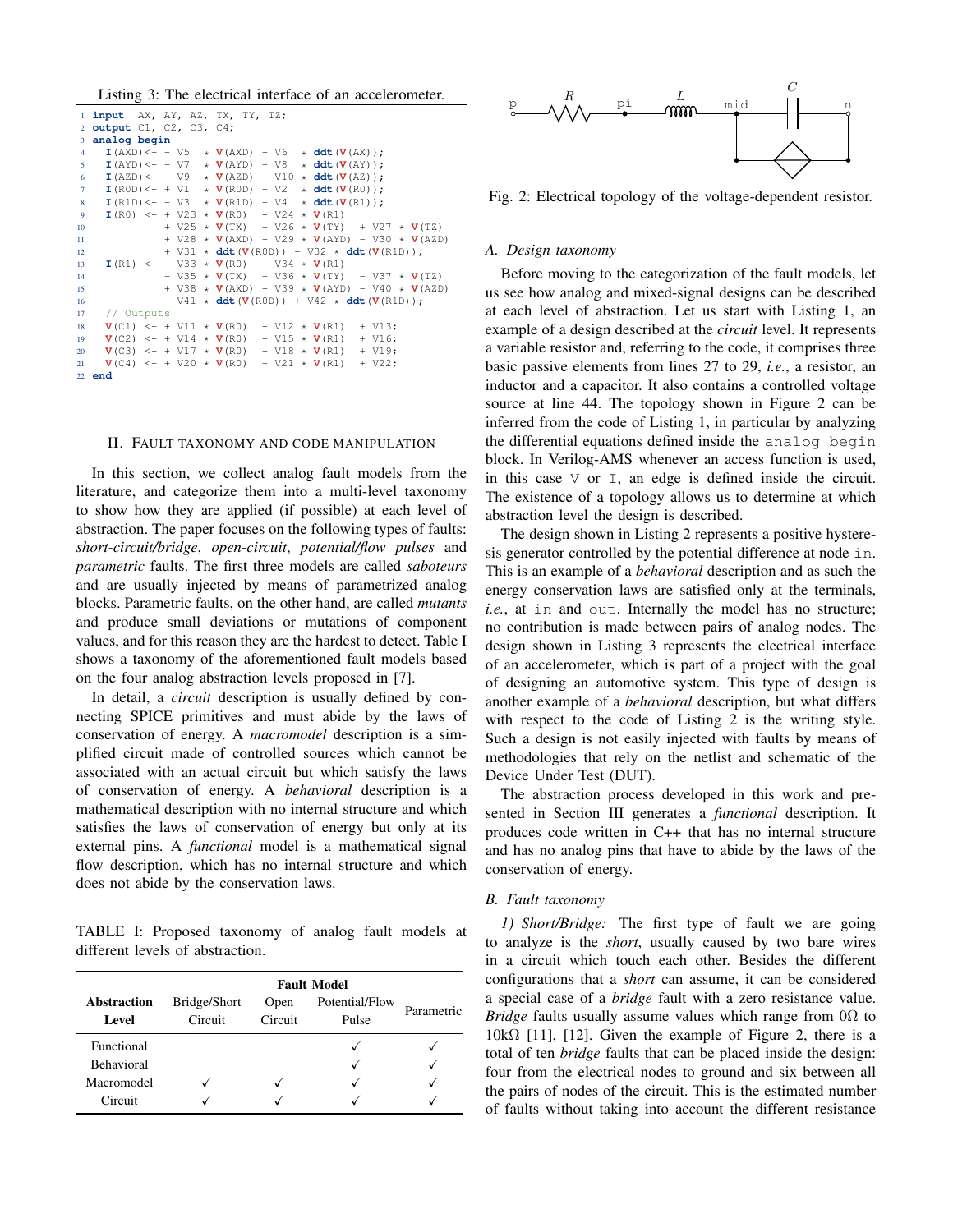Listing 4: Modified voltage-dependent resistor.

```
parameter real Ropen = 1M from [0:inf);
   2 analog begin : the_module
        real ibranch, logibr, vbranch, rlin;
        V(br_r rseries) \leftrightarrow R \star I(br_r rseries);<br>V(br_l) series) \leftrightarrow L \star ddt (I(br_l) series
                              5 V(br_lseries) <+ L * ddt(I(br_lseries));
        I(br_{\text{c}}) \rightarrow + C \rightarrow ddt(V(br_{\text{c}})Inject OpenCircuit at pi_mid
        8 V(pi, mid) <+ I(pi, mid) * Ropen;
        // Nonlinear Branch
10 ...
11 end
```
values that each *bridge* could assume. This type of fault can be used only at the circuit and macromodel levels since it requires knowledge about the circuit topology of the design. With a good insight about the injected model, it is possible to represent such a fault at the behavioral level [13], however, since it is a design-dependent fault it cannot be automated or generalized for other designs. For injection at circuit and macromodel levels, a *short* can be modeled as a resistor. The following example represent a 1Ω *short* fault injected between node p and node pi of Listing 1:

**I**(p, pi) <+ **V**(p, pi) / 1;

While, in the following there is a 5kΩ *bridge* fault injected between the same nodes:

**I**(p, pi) <+ **V**(p, pi) / 5e03;

*2) Open Circuit: Open* fault models are saboteurs generated by missing contacts or cracks on the interconnections of a circuit. But contrary to what one might think, *opens* do not completely block the current flowing through an edge of the circuit, rather, they dramatically increase the resistance of it [14]. This fault model can be used only at the circuit and macromodel levels, for the same reasons as *short* circuits. This fault can be injected by adding a high resistance in series with an existing edge of the circuit. The following is an example of a 1MΩ *open* fault injected in series with br\_lseries which is an edge between  $pi$  and mid of Listing 1:

**V**(br\_lseries) <+ **I**(br\_lseries) \* 1e06;

Listing 4 shows the modified Verilog-AMS code with the aforementioned *open* fault injected.

*3) Potential/Flow Pulses:* Potential and flow pulses are components commonly used to inject the class of saboteurs modeling Single Event Transients (SETs). This kind of fault is physically generated by alpha particles or neutrons hitting a sensitive node of the circuit. An example of this fault described with VHDL-AMS can be found in [15], while an example described in Verilog-A can be found in [16]. Such a fault can be modeled by a controlled potential/flow source and can be injected inside Listing 1 with the following equation:

**I**(pi) <+ Pulse;

where *Pulse* is a value controlled by the simulation environment and updated at each simulation step to match the waveform of the desired fault model (*e.g.*, double exponential, damped sinewave).

*4) Parametric:* Parametric faults can have many causes, *e.g.* extra residues of metal during manufacturing of an Integrated Circuit (IC) or even deterioration due to aging. We can consider *parametric* faults to be all those that make the design parameters fall outside acceptable boundaries. It is infeasible to test all the possible variations of the values of such parameters since they belong to the domain of real numbers and, thus, can assume an infinite number of values. As a consequence, many works which try to deal with this type of faults have developed techniques which aim at reducing the number of faults that have to be tested [17], [18]. Let us take the code of Listing 1 and in particular the declaration of the parameters  $R$ ,  $L$  and  $C$ . Injection of faulty parameters can be can be performed with two types of code manipulations. The first is directly inside the design, by changing the default values associated with the parameters as follows:

```
// Before R = 100uparameter real R = 125u from [0:inf);
\frac{1}{\sqrt{2}} Before L = 1.0e-9
parameter real L = 4.8e-9 from (0:inf);
V / Before C = 1.0e-12parameter real C = 9.4e-12 from (0:inf);
```
However, if the design is instantiated inside a hierarchical model, parametric faults can be injected by modifying the instantiation as follows:

```
varistor #(.R(125u), .L(4.8e-9), .C(9.4e-12))
    varistor_instance(p, n);
```
Either way, the proposed flow is also compatible with techniques reported in the literature aiming at reducing the number of analyzed faults.

All the methodologies mentioned in this section have some limitations. Some are able to perform fault injection only at a specific abstraction level, while others allow only the injection of a single type of fault. Furthermore, most of them are not automatic or cannot be automated. For this reason, a generalized and automatic procedure is required, as it is already the case in the digital world. But above all, a fault model is required, which can be used at every level of abstraction and following different writing styles. The proposed methodology unifies the way analog faults are injected and disregarding the initial abstraction level of a design, it produces a unique functional-level description with all injected faults.

## III. CODE ABSTRACTION WITH FAULTS

The code abstraction process transforms the Verilog-AMS code written at different levels of abstraction to a functional description. Such a manipulation allows an efficient fault analysis to be performed by reducing the simulation complexity of an Analog and Mixed-Signal (AMS) description. Figure 3 exemplifies the steps which implement the fault analysis flow. It starts from a preliminary analysis of the code which acquires the structure of the design, in particular the lists of nodes and edges. The topology is used to automatically generate the list of fault locations based on the types of fault models which need to be injected. A new faulty description is generated for each fault location by injecting the equations describing the fault model associated with the location.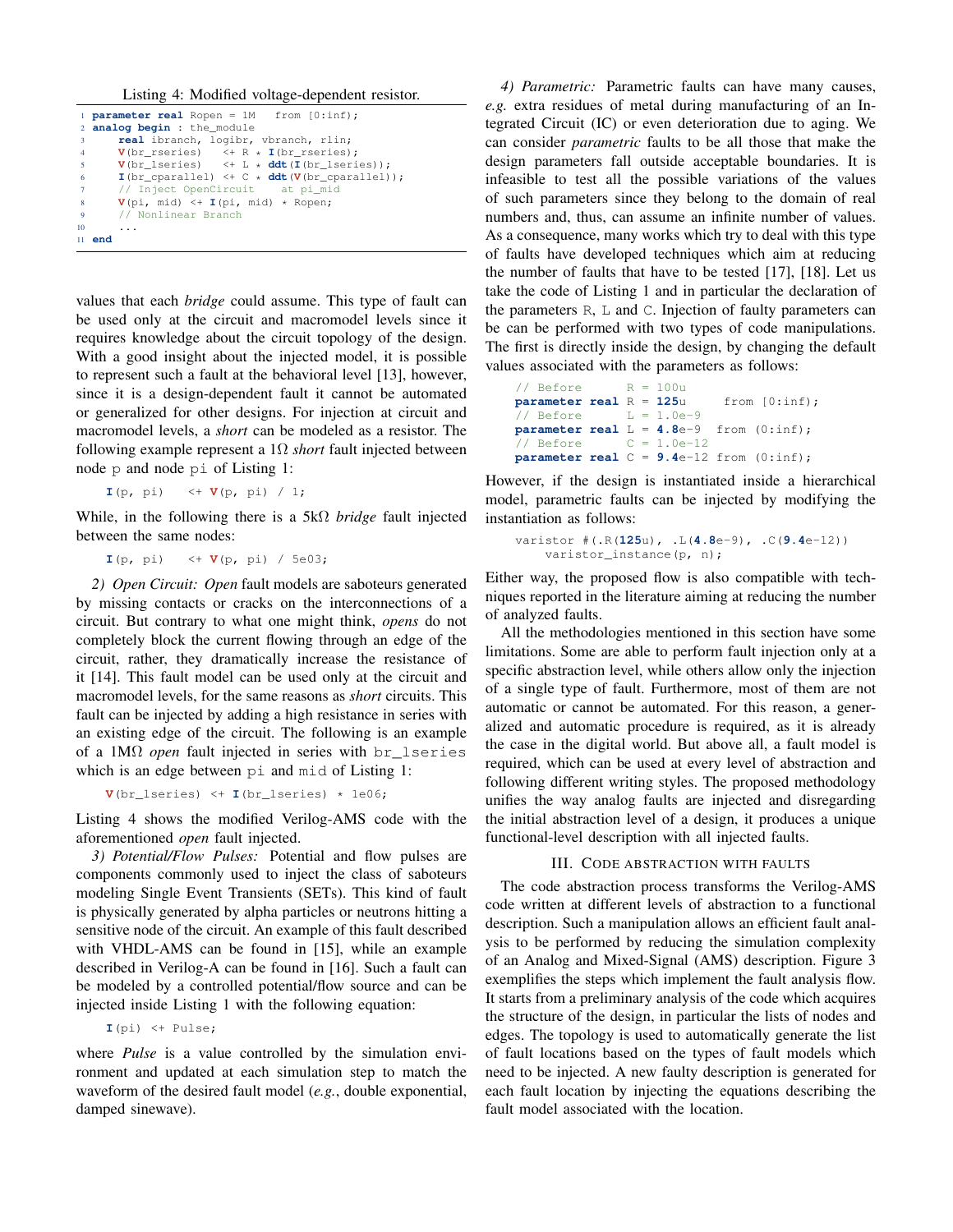

Fig. 3: Overview of the fault analysis flow.

# *A. Abstraction flow*

First, the abstraction flow performs a nodal and loop analysis by applying Kirchhoff's laws at the nodes and edges of the circuit. The new equations produced by the analysis are combined with those defined inside the analog model. Then, a Signal Flow Graph (SFG) describing the input-output behavior of the system is generated. It associates equations to nodes and the relations between them as branches. It contains one equation (either potential or flow) for each edge of the circuit. Once the graph is completed, the derivatives and integrals functions contained in its equations are discretized by means of numerical differentiation and integration techniques. This process replaces these functions with symbols (*i.e.*, variables) which are evaluated during the simulation according to the selected discretization technique. The system of discretized equations is then solved using a symbolic computation library. For this work we used the C++ library, GiNaC [19]. Such a flow moves the complexity of solving the system of equations from runtime to generation time.

An abstraction flow similar to the one used in this paper has been proposed in [20]. Here we use a similar process, applying it to the fault-free and faulty models and then by re-combining the resulting simplified models. However, the aim here is to manipulate the code in such a way that any abstraction methodology, with a similar flow, can easily handle the injected faults. Another similar approach was proposed [21], where Nagi, Chatterjee and Abraham discussed a fault simulator called DRAFTS. That work exploits the performance of high level simulation by abstracting the analog circuit to the behavioral level and then transforming it from the continuous *s*-domain of Laplace to the discrete *z*-domain. At the end of the abstraction process, they perform the fault simulation in the discretized *z*-domain. The work in [22] is an example of a high-level testing framework which combines abstraction and fault injection in the digital domain. Unlike the work outlined here, it first abstracts the model and then injects abstracted digital faults.

# *B. Preserving faulty behaviors*

As shown in Figure 3, the abstraction flow is applied to both the fault-free design and all the faulty variants. It is thus imperative that the abstraction does not discard the information concerning the injected faults (*i.e.*, parameters or the entire set of equations). For the purpose of fault analysis it is vital that faulty behaviors are preserved by the process of abstraction.

Concerning *catastrophic faults*, their injection is done by adding new equations to the existing ones, as shown in Section II-B. Each new equation represents a new edge of the circuit, as such its presence is considered during the generation of Kirchhoff's equations. When the abstraction generates the SFG, the graph inevitably contains an equation describing either the potential or the flow of the injected edge. The same applies to *parametric faults*. These are manipulations of components parameters which are contained inside the equations describing the behavior of the component. As a consequence, at least one of the two equations (*i.e.*, the ones describing the flow or the potential) associated with the component is selected and thus its presence is preserved.

# IV. FAULT ANALYSIS FLOW

Once the abstraction flow has been applied to all the faultfree and faulty descriptions they are combined inside the same model. As such, the output of the flow is a C++ class which contains both the fault-free description and all the faulty ones. This allows us to to improve the simulation efficiency.

An analog fault can impact on different edges of the circuit and vice versa. Thus the equations evaluating the potential and flow of such edges change based on the currently active fault. An efficient mechanism which allows switching between the faulty and fault-free equations associated with an edge must be implemented. Since the final code is written in C++, the natural way to do this is with a switch statement.

Listing 5 shows the result of the injection on the design of Listing 1. As mentioned above, a switch statement is used to change the equations describing the potential and flow associated with an edge depending on the currently active fault, identified by the variable faultSelector. For sake of readability only few cases of the switch have been shown. While building these switch statements, an analysis is carried out to determine if there are cases with the same behavior. This means that the these faults produce the same mutated potential and flow equations. This allows an insight of how a fault injected in one place of the circuit impacts on the physical values in other places. Furthermore, it allows us to determine equivalence between faults.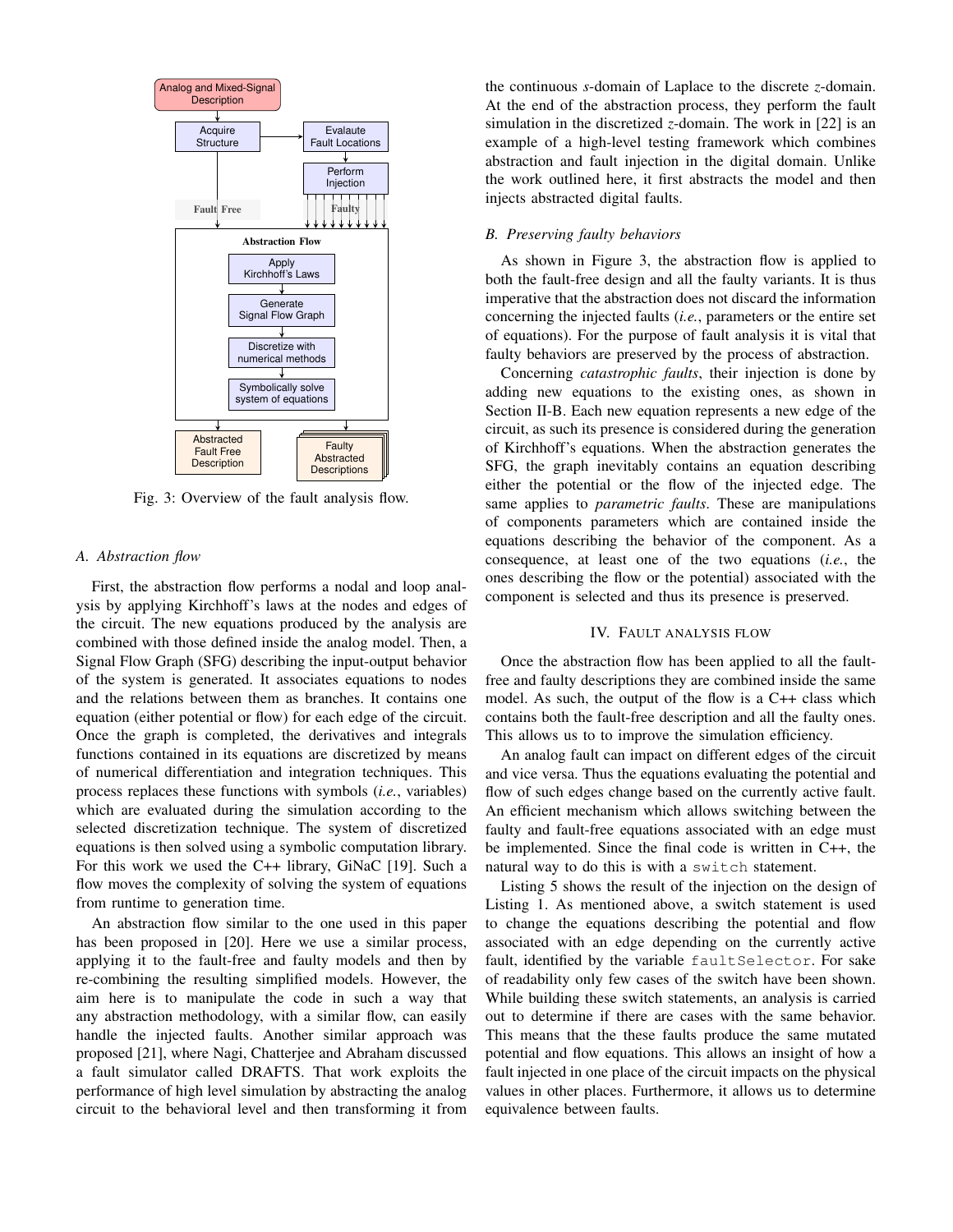Listing 5: Injected voltage-dependent resistor.

```
1 void Varistor::analog_process() {<br>2 double ibranch, logibr, vbranch
 2 double ibranch, logibr, vbranch, rlin;<br>3 // Impact of fault at p pi
 3 // Impact of fault at p_pi<br>4 switch (faultSelector) {
 4 switch (faultSelector) {<br>5 case 1: // Inject Oper
 5 case 1: // Inject OpenCircuit at p_pi<br>6 case 5: // Inject OpenCircuit at pi m
           case 5: // Inject OpenCircuit at pi_mid
 7 case 9: // Inject OpenCircuit at \overline{mid\_n}<br>8 I p pi = I pi mid ddt *Vl + V mid n ddt *
 8 I\_p\_pi = I\_pi\_mid\_ddt*V1 + V\_mid\_n\_ddt*V2 + V\_p*V3;<br>9 V p pi = I pi mid ddt *V4 + V mid n ddt *V5 + V p *V6:
9 V\_p\_pi = I\_pi\_mid\_ddt*V4 + V\_mid\_nddt*V5 + V\_p*V6;<br>10 break:
10 break;<br>11 case 2
           case 2: // Inject ShortCircuit at p_pi
12 I_p_pi = I_pi_mid_ddt*V7 + V_mid_n_ddt*V8 + V_p*V9;<br>13 V p pi = I pi mid ddt*V10+ V mid n ddt*V11+ V p*V12
13 V_p_pi = I_pi_mid_ddt*V10+ V_mid_n_ddt*V11+ V_p*V12;<br>14 break:
           break;
15
16 default: // Fault Free
17 I_p_pi = I_pi_mid_ddt*V29+ V_mid_n_ddt*V30+ V_p*V31;<br>18 V p pi = I pi mid ddt*V32+ V mid n ddt*V33+ V p*V34;
18 V_p pi = I_pi_mid_ddt*V32+ V_mid_n_ddt*V33+ V_p*V34;<br>19 break;
           break;
\frac{20}{21}21 \frac{1}{2} // Impact of fault at pi_mid<br>22 switch (fault Selector) {
22 switch (faultSelector) { \dots }<br>23 // Impact of fault at mid n
23 // Impact of fault at mid_n<br>24 switch (faultSelector) {
24 switch (faultSelector) { ... }<br>25 // Nonlinear Branch
25 // Nonlinear Branch<br>26 ibranch = I mid n.
26 ibranch = I_mid_n;<br>27 if (ibranch > Imax
27 if (ibranch > Imax) {<br>28 logibr = log(ibran
28 logibr = log(ibranch);<br>29 whranch = pow100V(100)vbranch = powlogV(logibr, B1, B2, B3, B4);
\frac{30}{31}else if (ibranch \le -Imin) {
32 logibr = log(-ibrand);<br>33 whranch = -powloadV(logib)vbranch = -powlogV(logibr, B1, B2, B3, B4);
\frac{34}{35}35 else {<br>36 // 1
36 // linear interpolation for -\text{Inin} < I < \text{Inin}<br>37 logibr = log(Imin):
37 logibr = log(Imin);<br>38 rlin = powlogV(logi)38 rlin = powlogV(logibr, B1, B2, B3, B4) / Imin;<br>39 whranch = ihranch + rlin:
           vbranch = ibranch * rlin;40 }
41 V_mid_n_1 = vbranch;<br>\frac{42}{7} // Updating variable
42 \frac{1}{2} // Updating variables<br>43 I pi mid ddt = I pi m
43 I\_pi\_mid\_ddt = I\_pi\_mid;<br>44 V mid n ddt = V mid n:
        V\_mid\_n\_ddt = V\_mid\_n;45 }
```
Listing 6: Injected positive voltage hysteresis.

```
1 double Vhys::fcube( double x, double L, double H ) {<br>2 double a = x / (H - L) / 1.5 + 0.5;
 2 double a = x / (H - L) / 1.5 + 0.5;<br>3 return (a<0)?L:(a>1)?H:(L+(H-L) *(3-
       return (a<0)?L:(a>1)?H:(L+(H-L)*(3-2*a)*a*a);
 4 }
 5 void Vhys::initial_step() {<br>6 offset = Vio + Vhys:
      offset = Vio + Vhvs:7 }
 8 void Vhys::analog_process() {
       9 // Inject Potential Pulse at in
10 V_{in} += potential_pulse_01<br>11 V_{in} = V in:
11 \overline{V}in = V<sub>in;</sub><br>12 \overline{V}out = fcube
12 Vout = fcube(K * (Vin - offset), Vol, Voh);<br>13 if (Vout == Vol) offset = Vio + abs(Vbys);
       if (Vout == Vol) offset = Vio + abs(Vhys);
14 if (Vout == Voh) offset = Vio - abs(Vhys);<br>15 // Inject Potential Pulse at out
       // Inject Potential Pulse at out
16 V_out = Vout + potential_pulse_02;<br>17 }
17 }
```
Listing 6 shows the result of the injection on the design shown in Listing 2. As mentioned in Section II-A, this is a behavioral description which lacks a structure and thus it can be injected only with potential pulses. As a consequence, no switch statement is required. However, a unique variable called pulse is generated for each injected fault (*i.e.*, two in this

#### Listing 7: Injected accelerometer's interface.

```
1 void Accelerometer::analog_process()<br>2 // Inject Potential Pulse at R0
  2 // Inject Potential Pulse at R0<br>3 V R0 = V AX * V1 + V AX ddt * V
  \frac{3}{4} V_R0 = V_AX \star V1 + V_AX_ddt \star V2 + V_AY + V_AY + V_AY + V4
  4 V_AY * V3 + V_AY_ddt * V4 + 5<br>5 V_AZ * V5 + V_AZ_ddt * V6 + 55 V_AZ * V5 + V_AZ_ddt * V6 +<br>6 V_R0 ddt * V7 + V_R0D ddt
   6 V_R0_ddt * V7 + V_R0D_ddt * V8 +
7 V_R1_ddt * V9 + V_R1D_ddt * V10 +
  8 potential_pulse_01 * V11;<br>9 // Inject Potential Pulse at R1
9 // Inject Potential Pulse at R1<br>10 V R1 = V AX * V12 + V AX ddt *
10 V_R1 = V_A X * V12 + V_A X_d dt * V13 + V_A Y_d dt * V15 + V_A Y_d dt * V15 + V_A Y_d dt * V15 + V_A Y_d dt * V15 + V_A Y_d dt * V15 + V_A Y_d dt * V15 + V_A Y_d dt * V15 + V_A Y_d dt * V15 + V_A Y_d dt * V15 + V_A Y_d dt * V15 + V_A Y_d dt * V15 + V_A Y_d dt * V15 + V_A Y_d dt * V15 + V_A Y_d dt * V15 + V_A Y_d dt * V15 + V_A Y_d dt * V15 + V_A Y_d dt * V15 + V_A Y_d dt * V15 + V_A Y_d dt * V15 + V_A Y_d dt11 V \rightarrow \text{AY} * \text{VI4} + \text{V} \rightarrow \text{Y} \rightarrow \text{V15} + \text{VI3}<br>12 V \rightarrow \text{AZ} * \text{VI6} + \text{V} \rightarrow \text{AZ} \rightarrow \text{ddt} * \text{VI7} + \text{VI4} \rightarrow \text{V16} + \text{V17} \rightarrow \text{V17} + \text{VI3} \rightarrow \text{V17} + \text{VI4} \rightarrow \text{V18} + \text{VI5} \rightarrow \text{V19} + \text{VI7} \rightarrow \text{V19} + \text{VI7} \rightarrow \text{V19} + \text{VI7} \rightarrow \text12 V\_\text{AZ} * VI6 + V\_\text{AZ} \_\text{ddt} * VI7 +<br>13 V\_\text{R0} \_\text{ddt} * VI8 + V\_\text{R0D} \_\text{ddt} *V_R0_ddt \times VI8 + V_R0D_ddt \times VI9 +14 V_R1\_ddt \times V20 + V_R1D\_ddt \times V21 + 15 notential pulse 02 \div V22.
                              \overline{\text{potential pulse 02}} * V22;
16 ...
17 // Inject Potential Pulse at C4<br>18 V C4 = V AX * V23 + V AX ddt *
18 V_C4 = V_A X + V23 + V_A X_d ddt + V24 + 19<br>19 VAY + V25 + VAY ddt + V26 + 1919 V_AY * V25 + V_AY_{d}dt * V26 + 20<br>
V_AZ * V27 + V_AZ_{d}dt * V28 + 2020 V\rightarrow X + V27 + V\rightarrow Z \rightarrow V<br>21 V R0 ddt * V29 + V R0D ddt *
 21 V_R0_ddt * V29 + V_R0D_ddt * V30 +
22 V_R1_ddt * V31 + V_R1D_ddt * V32 +
23 potential_pulse_10 * V33;<br>24 // Undating variables
            // Updating variables
25 V_AX_ddt = AX; V_AY_ddt = AY; V_AZ_ddt = AZ;
26 V_R0_ddt = V_R0; V_R1_ddt = V_R1;
27 V_R0D_ddt = V_R0D; V_R1D_ddt = V_R1D;
28 }
```
case). This allows control of the activation of each fault by modifying the value of its pulse variable. Even if the number of catastrophic faults is limited in this case, the design presents a number of different parameters that the proposed flow can modify with parametric faults.

Listing 7 shows a piece of the injected code of the accelerometer's interface of Listing 3. Such a code presents the same features of the voltage-dependent resistor, thus the only injectable faults where pulses.

# V. EXPERIMENTAL RESULTS

This section presents the results of the application of the manipulation and abstraction flow to the three case studies presented in Section I. The experiments have been performed on a 64-bit Linux machine, equipped with 8 GB of memory and a CPU with two 2.70GHz cores. All the steps and manipulations presented in this paper have been implemented in an automatic tool which makes use of the APIs provided by a commercial tool [23]. These APIs provide only the *front-end* to parse Verilog-AMS code and a *back-end* to produce C++ codes. The generated C++ code has been compiled with gcc 4.8.5. Simulation of the original Verilog-AMS code has been performed with a leading commercial SPICE-based simulator.

Table II shows the injection statistics for the three types of fault presented in Section II-B. It reports the number of *open* circuits, *short* circuits, *potential* pulses, *flow* pulses and the total number of injected faults. Table II also reports the time required to simulate the fault-free original code, the fault-free abstracted code and the time required to perform the entire fault campaign. All the three scenarios have been executed with a step of 1 *us* for 1 *second* of *simulated time*.

Final results shown that performing an entire fault campaign with the proposed flow takes much less time than simulating